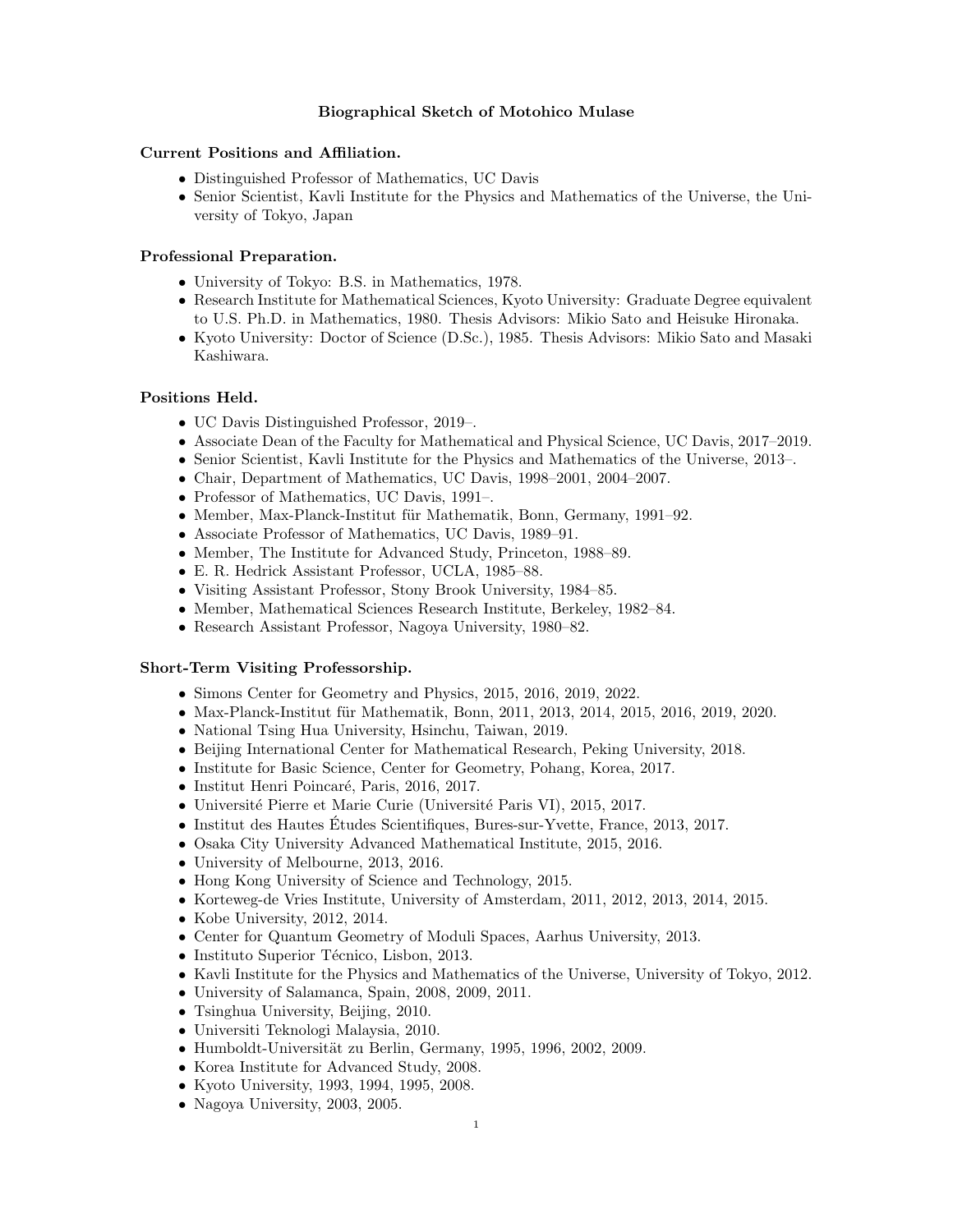# Honors.

- JMS Fellowship, Harvard University, 1982–83.
- RIMS International Project Research Visiting Professorship, Kyoto University, 2008.
- UC Davis Academic Senate Distinguished Teaching Award, 2009.
- Simons Visiting Professorship, Mathematisches Forschungsinstitut Oberwolfach, 2016.
- UC Davis Distinguished Professor of Mathematics, 2019.

# Book Edited.

• Chiu-Chu Melissa Liu and Motohico Mulase, Editors, Topological Recursion and its Influence in Analysis, Geometry, and Topology, Proceedings of Symposia in Pure Mathematics 100, 549 pps, American Mathematical Society, 2018. [ISBN: 978-1-4704-3541-7]

# Selected Publications.

- (1) Motohico Mulase Complete integrability of the Kadomtsev-Petviashvili equation, Advances in Mathematics 54, 57–66 (1984).
- (2) Motohico Mulase, Cohomological structure in soliton equations and Jacobian varieties, Journal of Differential Geometry 19, 403–430 (1984).
- (3) Motohico Mulase, Solvability of the super KP equation and a generalization of the Birkhoff decomposition, Inventiones Mathematicae 92, 1–46 (1988).
- (4) Motohico Mulase, Category of vector bundles on algebraic curves and infinite dimensional Grassmannians, International Journal of Mathematics 1, 293–342 (1990).
- (5) Motohico Mulase, A new super KP system and a characterization of the Jacobians of arbitrary algebraic super curves, Journal of Differential Geometry 34, 651–680 (1991).
- (6) Motohico Mulase, *Algebraic theory of the KP equations*, Perspectives in mathematical physics 3, 151–217 (1994).
- (7) Motohico Mulase and Yingchen Li, Prym varieties and integrable systems, Communications in Analysis and Geometry 5, 279–332 (1997).
- (8) Motohico Mulase and Michael Penkava, Ribbon Graphs, Quadratic Differentials on Riemann Surfaces, and Algebraic Curves Defined over  $\overline{Q}$ , Asian Journal of Mathematics 2(4), 875–920 (1998).
- (9) Motohico Mulase and Andrew Waldron, Duality of orthogonal and symplectic matrix inte*grals and quaternionic Feynman graphs,* Communications in Mathematical Physics  $240$  (3), 553–586 (2003).
- (10) Motohico Mulase and Brad Safnuk, Mirzakhani's recursion relations, Virasoro constraints and the KdV hierarchy, Indian Journal of Mathematics  $50$  (1), 189–228 (2008).
- (11) Motohico Mulase and Naizhen Zhang, Polynomial recursion formula for linear Hodge integrals, Communications in Number Theory and Physics 4, 267–294 (2010).
- (12) Bertrand Eynard, Motohico Mulase and Brad Safnuk, The Laplace transform of the cutand-join equation and the Bouchard-Mariño conjecture on Hurwitz numbers, Publications of the Research Institute for Mathematical Sciences 47, 629–670 (2011).
- (13) Motohico Mulase and Michael Penkava, Topological recursion for the Poincaré polynomial of the combinatorial moduli space of curves, Advances in Mathematics 230, 1322–1339 (2012).
- (14) Olivia Dumitrescu, Motohico Mulase, Brad Safnuk, and Adam Sorkin, The spectral curve of the Eynard-Orantin recursion via the Laplace transform, Contemporary Mathematics 593, 263–315 (2013).
- (15) Motohico Mulase, Sergey Shadrin and Loek Spitz, The spectral curve and the Schrödinger equation of double Hurwitz numbers and higher spin structures, Communications in Number Theory and Physics 7 (1), 125–143 (2013).
- $(16)$  Vincent Bouchard, Daniel Hernández Serrano, Xiaojun Liu, and Motohico Mulase, Mirror symmetry for orbifold Hurwitz numbers, Journal of Differential Geometry 98, 375–423 (2014).
- (17) Olivia Dumitrescu and Motohico Mulase, Quantum curves for Hitchin fibrations and the Eynard-Orantin theory, Letters in Mathematical Physics 104, 635–671 (2014).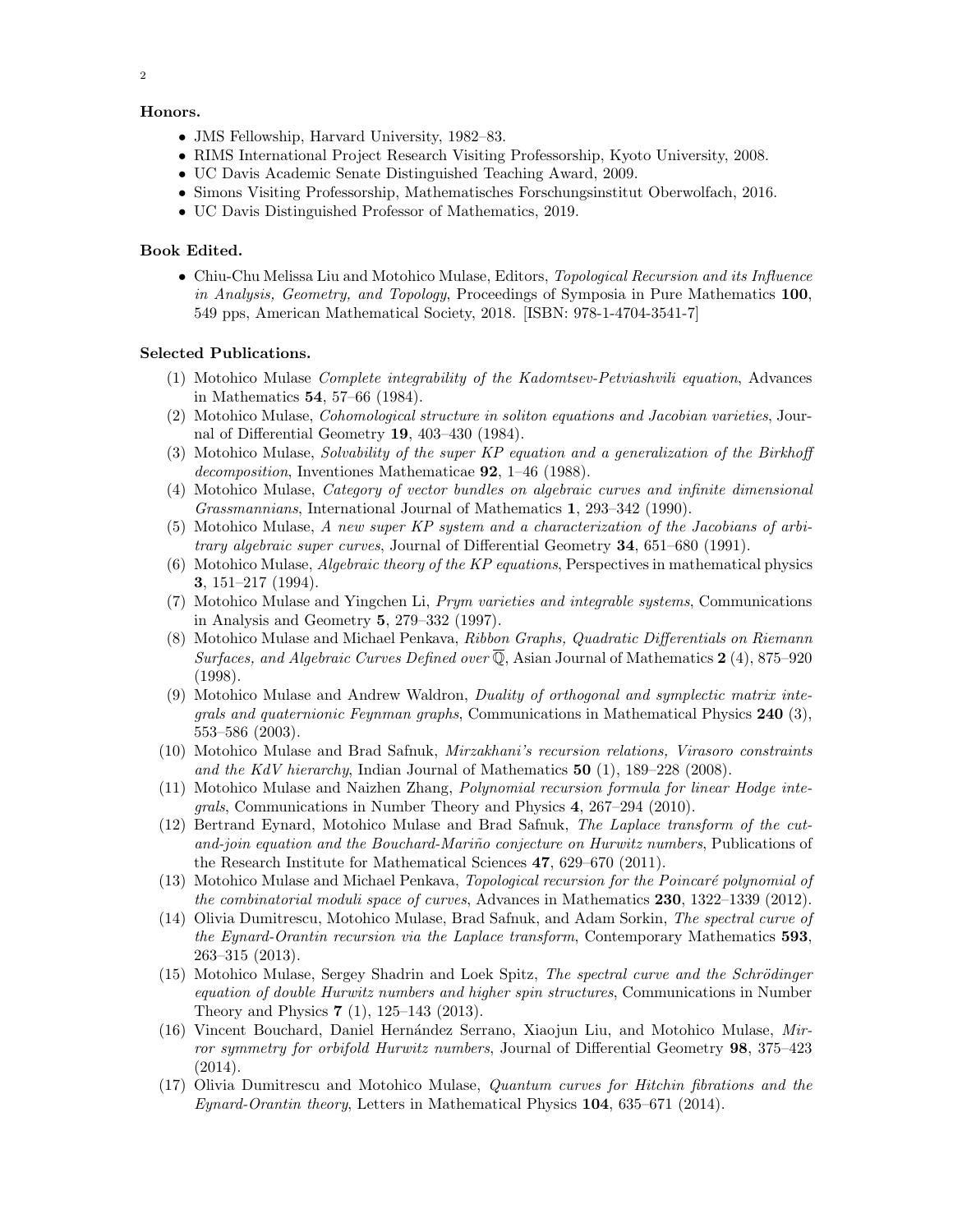- (18) Motohico Mulase and Piotr Sulkowski, Spectral curves and the Schrödinger equations for the Eynard-Orantin recursion, Advances in Theoretical and Mathematical Physics 19, 955–1015 (2015).
- (19) Petr Dunin-Barkowski, Motohico Mulase, Paul Norbury, Alexandr Popolitov, and Sergey Shadrin, Quantum spectral curve for the Gromov-Witten theory of the complex projective  $line$ , Journal für die reine und angewandte Mathematik 2017-726, 267–289 (2017).
- (20) Olivia Dumitrescu, Laura Fredrickson, Georgios Kydonakis, Rafe Mazzeo, Motohico Mulase, and Andrew Neitzke, From the Hitchin section to opers through nonabelian Hodge, Journal of Differential Geometry 117 (2), 223–253 (2021).
- (21) Olivia Dumitrescu and Motohico Mulase, Interplay between opers, quantum curves, WKB analysis, and Higgs bundles, SIGMA 17, 036, 53 pages (2021).

# Selected Conference Organizations.

- (1) Institute for the Physics and Mathematics of the Universe Workshop "A New Recursion from Random Matrices and Topological String Theory," December 2008, Kashiwa, Japan.
- (2) The 16th Osaka City University International Academic Symposium "Riemann Surfaces, Harmonic Maps and Visualization," December 2008m Osaka, Japan.
- (3) American Institute of Mathematics Workshop "Recursion structures in topological string theory and enumerative geometry," June 2009, Palo Alto, California.
- (4) UC Davis-MSRI Conference "Algebra and Topology in Interaction," September 2009, UC Davis.
- (5) American Institute of Mathematics SQuaRE "Geometry and Physics of the New Topological Recursion," May 3–7, 2010, Palo Alto, California.
- (6) Banff International Research Station Workshop: "New Recursion Formulae and Integrability for Calabi-Yau Spaces," October 16–October 21, 2011, Banff, Canada
- (7) Banff International Research Station Workshop: "Quantum Curves and Quantum Knot Invariants," June 15–June 20, 2014, Banff, Canada
- (8) American Institute of Mathematics Workshop: "Quantum curves, Hitchin systems, and new developments in the Eynard-Orantin theory," September 28–October 3, 2014, Palo Alto, California
- (9) OCU Workshop: "Quantization of Spectral Curves," November 2–6, 2015, at the Osaka City University Advanced Mathematical Institute, Osaka, Japan
- (10) 2016 AMS von Neumann Symposium: "Topological Recursion and its Influence in Analysis, Geometry, and Topology," July 4–8, 2016, at Hilton Charlotte University Place, NC
- (11) 2016 MATRIX Program: "Interactions between topological recursion, modularity, quantum invariants and low-dimensional topology," Nov. 28–Dec. 23, 2016, Creswick, Australia
- (12) Banff International Research Station Workshop 18w5078: "Geometry and Physics of Quantum Curves," September 9–14, 2018, in Banff, Canada

### Invited Talks at Conferences, Workshops, and Research Institutes (last 10 years).

- (1) Moduli of Chestnut Hill, Boston College, March 5–7, 2020.
- (2) Spring Emphasis Semester 2020: Workshop on Topological and Geometric Recursion, Institute of the Mathematical Sciences of the Americas, University of Miami, February, 2020.
- (3) GRK 1670 Workshop: BPS states, topological recursion, exact WKB and abelianisation, DESY, University of Hamburg, November 25–28, 2019.
- (4) Kavli IPMU Seminar: Mathematics–String Theory, Kavli Institute for the Physics and Mathematics of the Universe, University of Tokyo, September 17, 2019.
- (5) GEOQUANT 2019: International School and Conference on Geometry and Quantization, National Tsing Hua University, Hsinchu, Taiwan, September 4–6, 2019.
- (6) MPIM Seminar: Algebra, Geometry, and Physics, Max-Planck-Institut für Mathematik, Bonn, August 27, 2019.
- (7) Conference: Current trends in Hitchin systems, Universidad de Buenos Aires, Argentina, December 17, 2018.
- (8) RIMS Conference: D-modules, quantum geometry, and related topics, Research Institute for Mathematical Sciences Conference, Kyoto University, December 3, 2018.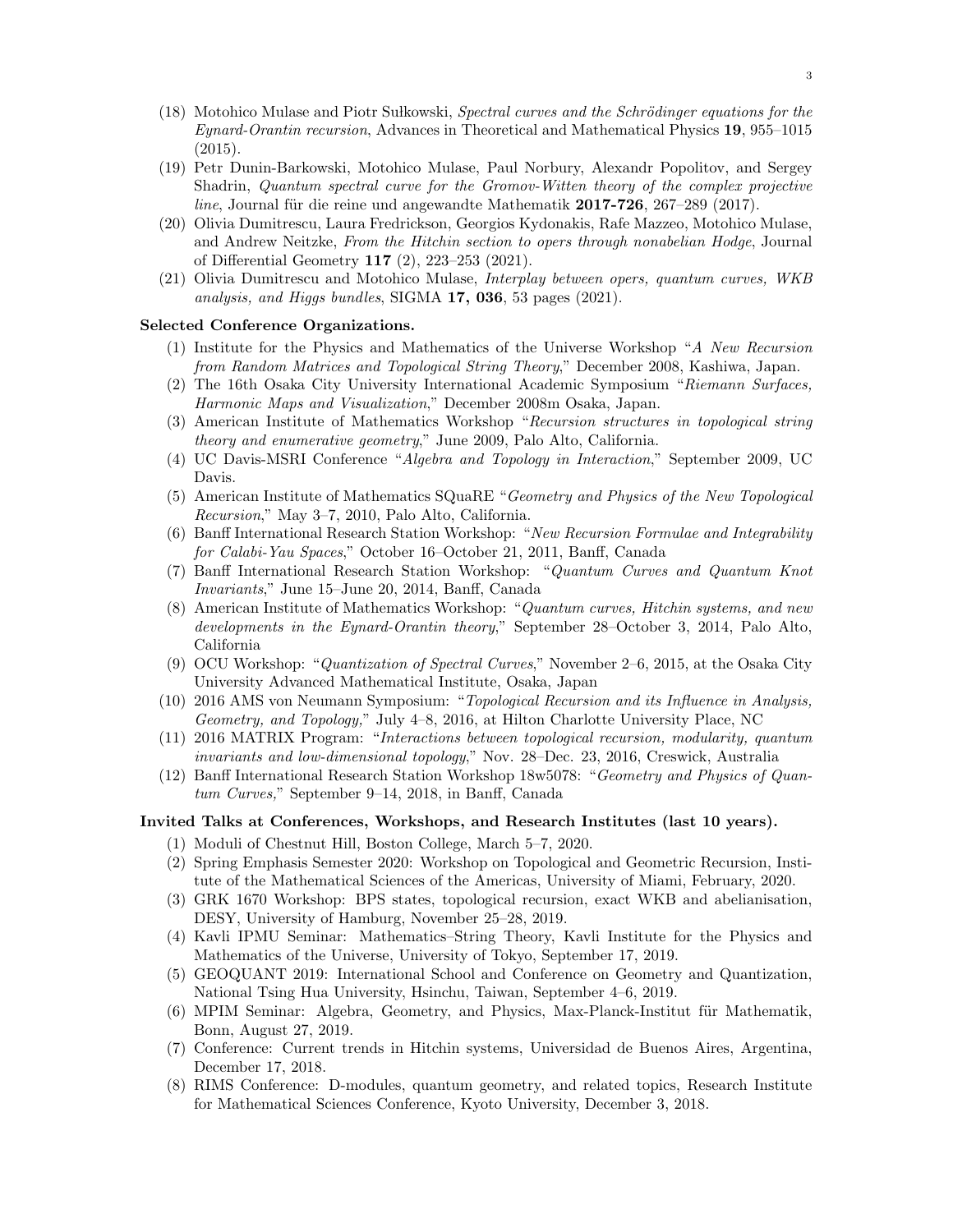- (9) The Eighth BICMR Advanced Seminar: Symplectic Geometry and Topological Field Theory, Beijing International Center for Mathematical Research, Peking University, October 2018.
- (10) 2018 ERC Conference: Quantum Fields, Knots, and Strings, University of Warsaw, Poland, September 2018.
- (11) 2018 Summer School of the TRR 195 and the Graduiertenkolleg Experimental and constructive algebra: Topological Recursion, University of Tübingen, August 2018.
- (12) 2018 Les Diablerets Winter School in Mathematical Physics, Les Diablerets, Switzerland, January 2018.
- (13) Institute for Basic Science Center for Geometry and Physics Intensive Lecture Series, Pohang, Korea, September 2017.
- (14) IHES Conference: Algebraic Analysis in Honor of Masaki Kashiwara's 70th Birthday, Insti- ´ tut des Hautes Études Scientifiques, Bures-sur-Yvette, June 6, 2017.
- (15) LJAD Conference: Higgs Bundles and Related Topics, Laboratoire J.A. Dieudonn´e, Nice, May 31, 2017.
- (16) IST Austria: Algebraic Geometry Seminar, Institute of Science and Technology, Austria, March 22, 2017.
- (17) IHP Workshop: "Enumerative Geometry and Combinatorics of Moduli Spaces," Institut Henri Poincaré, Paris, March 15, 2017.
- (18) QUANTMOD: Quantization and Moduli Spaces, Universit´e du Luxembourg, January 2017.
- (19) MATRIX Conference: 11Topological recursion and modularity," MATRIX, Creswick, Australia, December 22, 2016.
- (20) Kobe 2016 International Conference: "Algebraic Geometry and Integrable Systems," Kobe University, Japan, December 8, 2016.
- (21) The 15th Oka Symposium, Oka Mathematical Institute, Nara, Japan, December 4, 2016.
- (22) BIRS Workshop: "Painlev´e Equations and Discrete Dynamics," Banff International Research Station, Banff, Canada, October 4, 2016.
- (23) RIMS Workshop: "Studies on Integrable Systems: State of the Art and Perspective for Future," Research Institute for Mathematical Sciences, Kyoto University, September 6, 2016.
- (24) OCAMI Meeting: "Integrable Systems, Moduli Spaces and Non-linear PDE," Osaka City University Advanced Mathematical Institute, Osaka, September 3, 2016.
- (25) Infinite Analysis 2016 Summer School: "Integrable Hierarchies and Beyond," Graduate School of Mathematics, Nagoya University, August 30, 31, September 1, 2016.
- (26) SCGP Workshop: "New perspectives on Higgs bundles, branes and quantization," Simons Center for Geometry and Physics, Stony Brook, June 17, 2016.
- (27) ICTS-TIFR Conference: "Higgs Bundles," International Center for Theoretical Sciences, Tata Institute of Fundamental Research Bangalore, India, March 23, 2016.
- (28) IMAR Lecture: Algebraic Geometry, Institute de Matematica "Simion Stoilow" al Academiei Romane, Bucharest, Romania, February 25, 2016.
- (29) MFO Workshop: "Topological Recursion and TQFTs," Mathematisches Forschungsinstitut Oberwolfach, Germany, February 14, 2016.
- (30) University of Luxembourg: RMATH General Mathematics Seminar, February 9, 2016.
- (31) Warsaw Advanced School: "Topological Quantum Field Theory," Faculty of Physics, University of Warsaw, Poland, December 7–10, 2015.
- (32) OCU Workshop: "Quantization of Spectral Curves," Osaka City University Advanced Mathematical Institute, Osaka, Japan, November 4, 2015.
- (33) GEOQUANT 2015: "School and International Conference on Geometry and Quantization," Instituto de Ciencias Mathem´aticas (ICMAT), Madrid, Spain, September 14, 2015.
- (34) MPIM-Bonn: "Mathematische Arbeitstagung 2015," Max-Planck-Institut für Mathematik, Bonn, Germany, June 27, 29, 2015.
- (35) Kolloquium des Graduiertenkollegs 1463: "Analysis, Geometrie und Stringtheorie," Leibniz Universität, Hannover, Germany, June 8, 2015.
- (36) Lorentz Center Workshop: "Geometric Invariants and Spectral Curves," Lorentz Center, Leiden, the Netherlands, June 5, 2015.